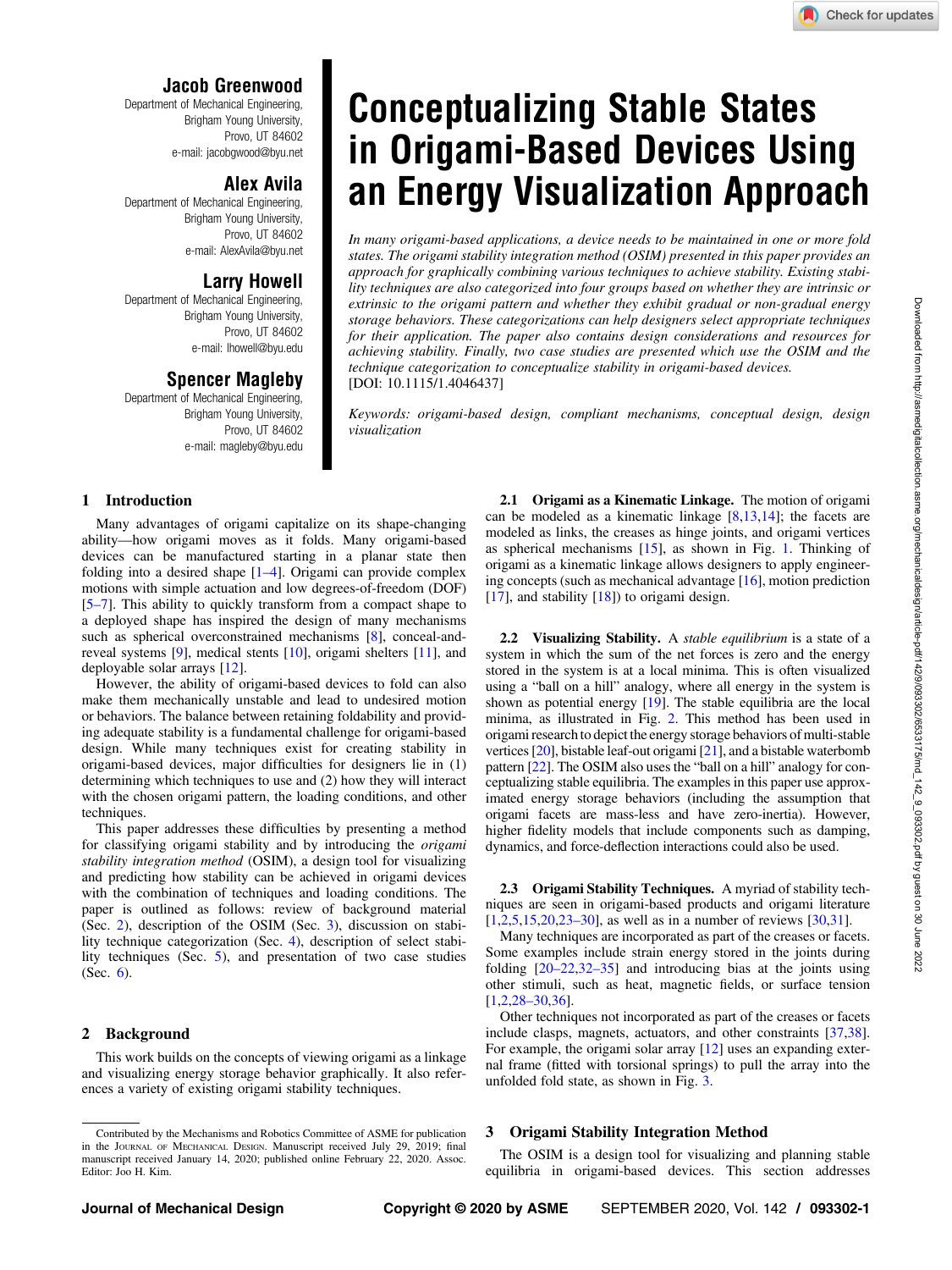<span id="page-1-0"></span>

Fig. 1 An origami vertex can be modeled as a spherical mechanism



Fig. 2 A "ball on a hill" diagram for visualizing stability through potential energy. Positions A, C, and E are stable equilibrium positions. Position D is an unstable equilibrium position. Position B is a neutrally stable position.



Fig. 3 An expanding external frame (shown in white) is the stability technique used to pull open the origami solar array [\[12](#page-9-0)], creating a stable unfolded fold state. This image shows the array mid-deployment.

preliminary concepts, describes the steps of the OSIM, and provides an example.

3.1 Preliminaries. To facilitate the discussion of origami in the OSIM, two concepts, origami linkage and fold-state continuum, are introduced. The term origami linkage provides a way to discuss the facets and creases of a fold state without referring to the fold angles. The fold-state continuum provides a simple way to represent a range of fold states.

3.1.1 Origami Linkage. Most origami-based devices utilize the movement of multiple vertices. However, the common terms used to discuss origami as a kinematic linkage (such as origami vertex, origami figure, configuration, fold state, and crease pattern) either do not refer to a generalized set of facets and creases or they imply a static position. To address these limitations, a new term, origami linkage, is presented.

An origami linkage is a set of planar facets and their interconnecting creases. This term builds on the traditional use of the



Fig. 4 A two-vertex origami linkage represented as an origami linkage (left) and a kinematically equivalent spherical mechanism (right), shown in four corresponding fold states

term *linkage* in engineering to emphasize that the members exist independent of their position and to strengthen the concept that origami can be an engineering tool. The term origami linkage will be used in the OSIM because the set of facets and creases is represented for a range of its fold angles (not just one fold state).

An origami linkage can be as simple as a single vertex or multiple vertices, as shown in Fig. 4. Typically, an origami linkage has an equivalent spherical mechanism. A fold state is an origami linkage in a defined position.

Selecting an origami linkage is an important part of the OSIM. Because a variety of resources are available on this topic [39–44], this paper does not give specific guidance on this step. Furthermore, each of the included examples of the OSIM assume that an origami linkage had already been defined by the designers.

3.1.2 Fold-State Continuum of Origami Linkages. As an origami linkage folds, it progresses through a continuous set of fold states that can form a continuum. A fold-state continuum is a useful tool in analyzing and understanding the range of motion of an origami linkage and the properties of the linkage throughout the folding process.

The fold-state continuum for a single DOF origami linkage can be plotted along a single line, as seen in Fig. [5.](#page-2-0) This 1D continuum is used as the x-axis in the OSIM. Linkages with multiple DOF can also be represented using a 1D fold-state continuum using symmetry or other constraints (such as constraints applied by a user during manipulation) [[21,22,45](#page-9-0)]. Care should be taken to ensure that origami linkages deploy correctly from any change-point position (such as the fully unfolded state).

Joints in spherical mechanisms can undergo continuous rotation. However, origami linkages typically interfere at  $\pm 180$  deg due to adjacent facet interference. Other constraints, such as limited facet extension, may further limit the motion. Because of this, 1D foldstate continuums are usually limited to a certain range bounded by the possible motion of the origami linkage. This is represented as vertical lines on either side of the continuum, as shown in Fig. [5.](#page-2-0)

3.2 Steps of the OSIM. The OSIM is intended as a conceptual design tool. The steps are arranged to be a systematic method to think through the problem, to understand how all the components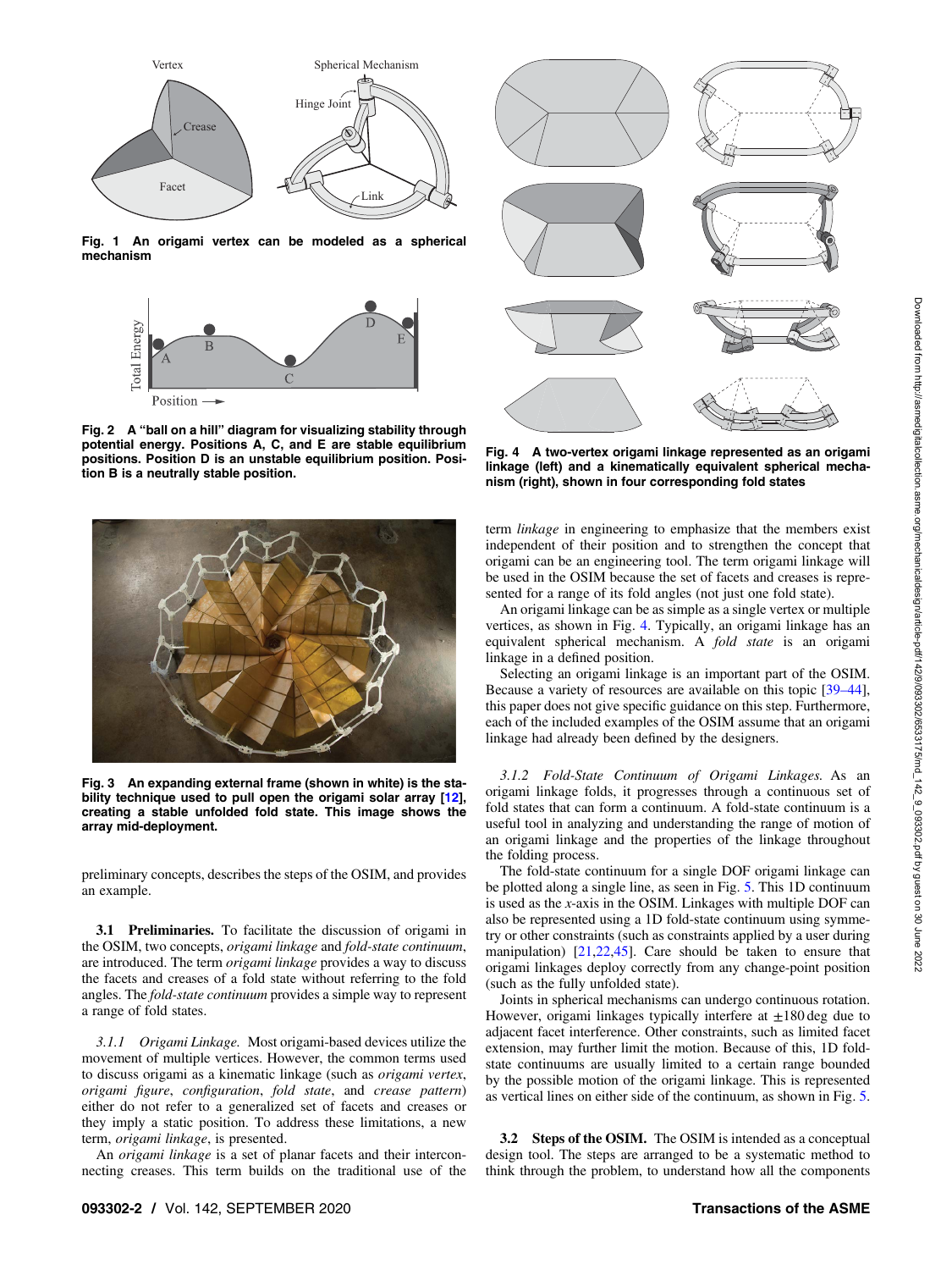<span id="page-2-0"></span>

Fig. 5 A 1D fold-state continuum of a single DOF origami linkage in Fig. [4](#page-1-0). Seven fold states along the continuum are shown and marked on the continuum (three are labeled). Dashed arrows are also included on some fold states to help visualize the position.

interact, and to get a good idea of which stability techniques would be most beneficial for the application.

The steps of the method are as follows:

- (1) Select an origami linkage (see Sec. [3.1.1](#page-1-0)).
- (2) Outline a 1D fold-state continuum for the linkage (see Sec. [3.1.2.](#page-1-0)).
- (3) Designate zones critical to the function of the origami-based device, as shown in Fig. 6.
	- (a) Desired stability zones: Stable fold states are desired in the final device. Ideally, origami linkages are stable in a single, predetermined fold state (i.e., one position along the continuum). However, some margin of error is often acceptable. The width of the desired stability zone corresponds with this acceptable stability tolerance.
	- (b) Unacceptable motion zones: Fold states that the origami linkage should not reach (such as zones that contain bifurcation points). This zone should be "blocked," meaning that it should have a high energy storage behavior.
- (4) Determine (approximate or calculate) the energy components inherent in the system (such as gravity, strain in the hinges, and other loading conditions). Graph the energy stored by each component along the fold-state continuum (see Sec. [2.2.](#page-0-0)).
- (5) Sum the energy components from step 4.
- (6) Superimpose a "desired energy curve": A curve that achieves an energy storage that satisfies the desired behaviors outlined in step 3—stable equilibrium in the desired stability zones and high energy storage in the unacceptable motion zones, as shown in Fig. 6.
- (7) Select stability techniques to obtain this desired energy curve and determine (approximate or calculate) their energy behavior along the continuum. (Resources for selecting techniques are given in Secs. [4](#page-3-0) and [5](#page-5-0).)
- (8) Sum each energy component from steps 4 and 7. Compare the result of the sum to the desired energy behavior. Prototype and revisit steps as necessary.

Different combinations of techniques and linkages can produce favorable results. As such, the steps of the OSIM are meant to be



--- Energy curve that would achieve desired behavior

Fig. 6 An example of how to indicate "desired stability zones" and "unacceptable motion zones," with an energy curve that achieves the desired behavior. Five example fold states are labeled (A)–(E). Fold states B and C are desired stable fold states. The motion of the origami linkage should not progress past fold state D.



Fig. 7 An origami-based colander that uses the limited facet extension technique in combination with the loading condition (gravity) to achieve stability in its unfolded state (image used with permission from B&R Plastics, Inc<sup>®</sup>)

an iterative process. Throughout the process, the origami linkage could be modified or replaced. A well-designed origami linkage and loading conditions can reduce the number of techniques necessary for achieving the desired energy conditions. For example, while most loading conditions create instability in the unfolded state, the linkage used for the origami colander [[46\]](#page-9-0) (shown in Fig.  $7)^1$  effectively uses the loading condition to bias toward a stable equilibrium. Gravity pulls the side facets into extension and this creates stability.

3.3 Example of the OSIM: Origami Baby Tub. The PUJ tub® is an origami-based product that is flat for storage and can be folded into a seat shape and placed in a sink to be used as a baby bathtub.<sup>2</sup> While the OSIM was not used to design stability in this product, it is used here to illustrate the steps of the OSIM (see Fig.  $8$ ).

- Step 1: A 2-DOF origami linkage is selected. This origami linkage is not rigidly foldable, so a flexible foam is used.
- Step 2: Applying symmetry constraints (simulating the constraints applied by a user), the 2-DOF motion is simplified to be represented along a 1D fold-state continuum. Adjacent facet interferences are the end boundaries of the continuum (shown by thicker lines on each side of the fold-state continuum as described in Sec. [3.1.2\)](#page-1-0).
- Step 3: There are two desired stability zones: when the tub is in the unfolded fold state (for storage) and when fully folded (tub shape). The design should also be blocked from folding the wrong direction (shown by the unacceptable motion zone).
- Step 4: Strain of the largest panel is the only significant energy component. Its energy behavior is graphed along the foldstate continuum.
- Step 5: No summing necessary because step 4 had only one energy component.
- Step 6: A desired energy curve is superimposed.
- Step 7: Two additional techniques are used to provide stability. Hinge interference prevents the tub from being folded in the wrong direction (shown in Fig.  $11$ )<sup>3</sup> and magnets help keep it in the tub shape.
- Step 8: The combined energy components result in the desired energy behavior.

3 See Note 2

<sup>1</sup> [https://www.brplastics.com](http://www.brplastics.com) <sup>2</sup><https://www.puj.com>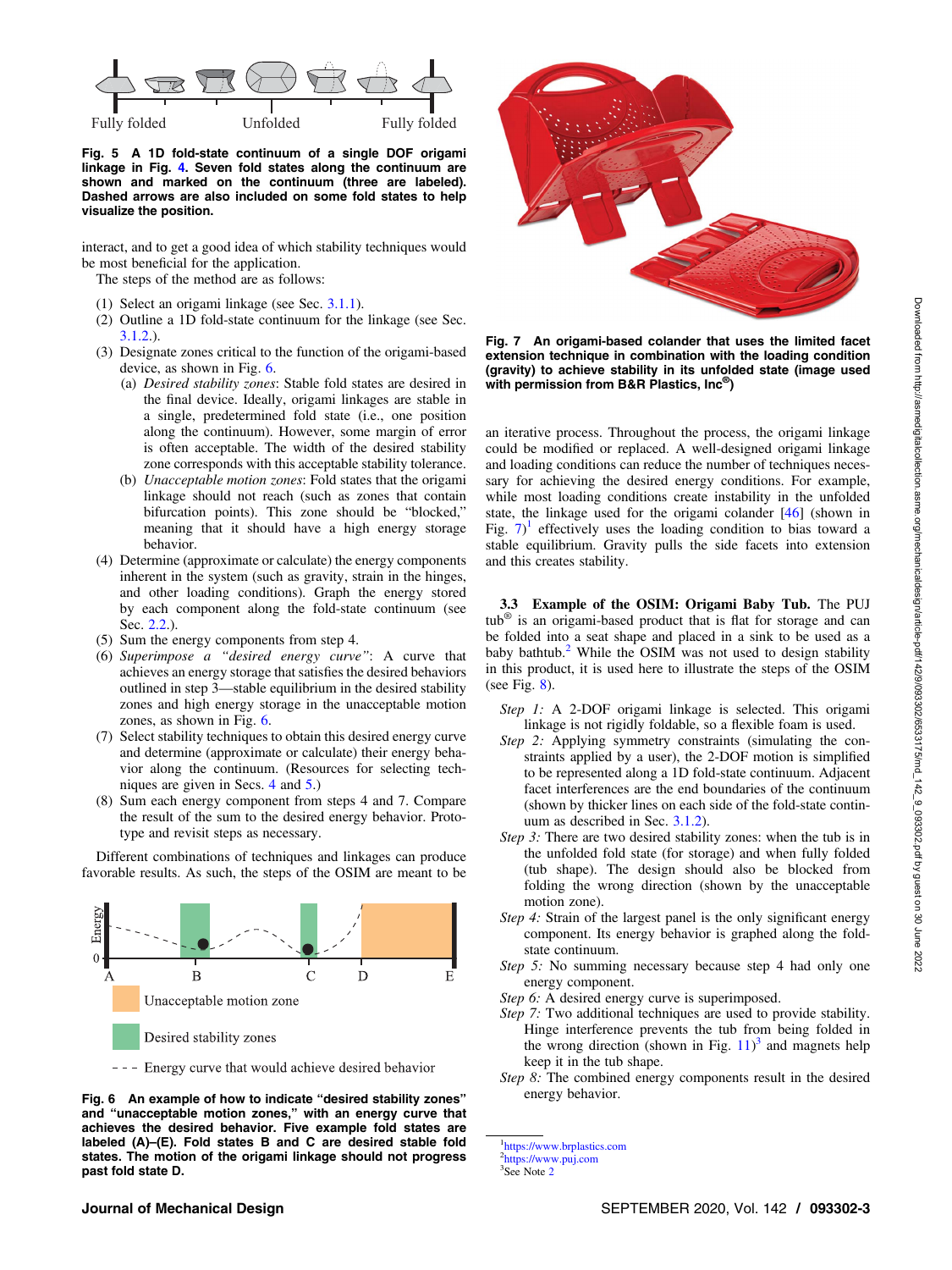<span id="page-3-0"></span>

Fig. 8 The steps of the OSIM for the origami baby tub, as described in Sec. [3.3](#page-2-0)

Two additional examples of this process are given in Sec. [6](#page-6-0) as case studies.

#### 4 Stability Technique Classification

Selecting stability techniques is a critical part of the OSIM (step 7). Therefore, this section presents criteria to help designers select appropriate techniques, provides some benefits and drawbacks of each criteria, and reviews how often techniques have been used in existing products. The proposed classification helps designers choose techniques that (1) can be integrated into their device and (2) can achieve the desired energy storage behavior.

4.1 Classification Criteria. Two criteria are introduced: intrinsic versus extrinsic and gradual versus non-gradual. This results in four groups of techniques: intrinsic gradual, intrinsic nongradual, extrinsic gradual, and extrinsic non-gradual. Details about each group and its techniques are given in Sec. [5](#page-5-0). Common example techniques for each type are given in Table 1.

4.1.1 Intrinsic Versus Extrinsic. This criterion classifies how the technique is applied to an origami linkage.

An intrinsic stability technique assists in realizing stable equilibria using only the creases and facets of an origami linkage. Examples include hinge interference, compliant joints, and non-rigidly foldable linkages [[5](#page-9-0)]. In this paper, stimuli-actuated techniques are also considered intrinsic despite the need for outside influence.

#### Table 1 Examples of stability techniques within each of the four technique groups

|           | Gradual                                                          | Non-gradual                                                                                                                               |
|-----------|------------------------------------------------------------------|-------------------------------------------------------------------------------------------------------------------------------------------|
| Intrinsic | Non-rigid origami<br>Compliant joints<br>Stimuli-actuated joints | Hinge interference<br>Adjacent facet interference<br>Global facet interference<br>Sequential flap interference<br>Limited facet extension |
| Extrinsic | Actuators<br>Torsional springs<br>Linear springs<br>Gravity      | <b>Offsets</b><br>Snaps, clasps, buckles<br>Telescoping poles<br>Hook-and-loop                                                            |

An extrinsic stability technique uses external hardware (not just the facets and creases) to help realize stable equilibria. Examples include clasps, magnets, straps, and actuators.

Decisions on whether to use intrinsic or extrinsic techniques are often about appearance and manufacturability rather than energy storage behavior. Referencing the baby tub example (Sec. [3.3\)](#page-2-0), because the appearance of the final product is a top priority, intrinsic techniques would be more preferred than extrinsic techniques.

4.1.2 Gradual Versus Non-Gradual. This criterion is meant to classify the energy storage behavior of the technique. Decisions on whether to choose gradual or non-gradual techniques are often based on the shape of the desired energy curve (step 6 of the OSIM).

A gradual stability technique creates a gradual (i.e., smooth) change in the energy of the linkage along the fold-state continuum. These techniques may affect the energy along the entire continuum or certain ranges. If the desired energy curve includes bistability or long smooth sections, a gradual stability technique may be useful. Examples include springs and non-rigidly foldable linkages.

Non-gradual stability techniques have a sharp change in energy along the fold-state continuum. If the desired energy curve includes areas of high energy behavior (such as an unacceptable motion zone), a non-gradual stability technique may be useful. Examples include clasps, telescoping poles, and facet interference.

4.2 Benefits and Drawbacks. This section provides some benefits and drawbacks that pertain to the entire criteria. For example, the benefits of intrinsic techniques apply to both intrinsic gradual and intrinsic non-gradual techniques. A summary of benefits and drawbacks is given in Table 2.

Table 2 Typical benefits (+) and drawbacks (−) of the four types of stability techniques

|           | Gradual                                                                                                                                  | Non-gradual                                                                                                                                       |
|-----------|------------------------------------------------------------------------------------------------------------------------------------------|---------------------------------------------------------------------------------------------------------------------------------------------------|
| Intrinsic | + No added parts<br>+ Helps actuation<br>- Hinders actuation<br>- Limited by material<br>$-$ Complex to design<br>- Low-energy threshold | + No added parts<br>+ Easy to design<br>+ Distinct stable points<br>+ High-energy threshold<br>+ Versatile energy storage                         |
| Extrinsic | + Typically passive<br>+ Helps actuation<br>- Hinders actuation<br>- Added parts                                                         | + High-energy threshold<br>+ Easiest to implement<br>+ Directional effect<br>- Added parts<br>- Low-energy threshold - User input may be required |

Note: Explanations are given in their respective subsections.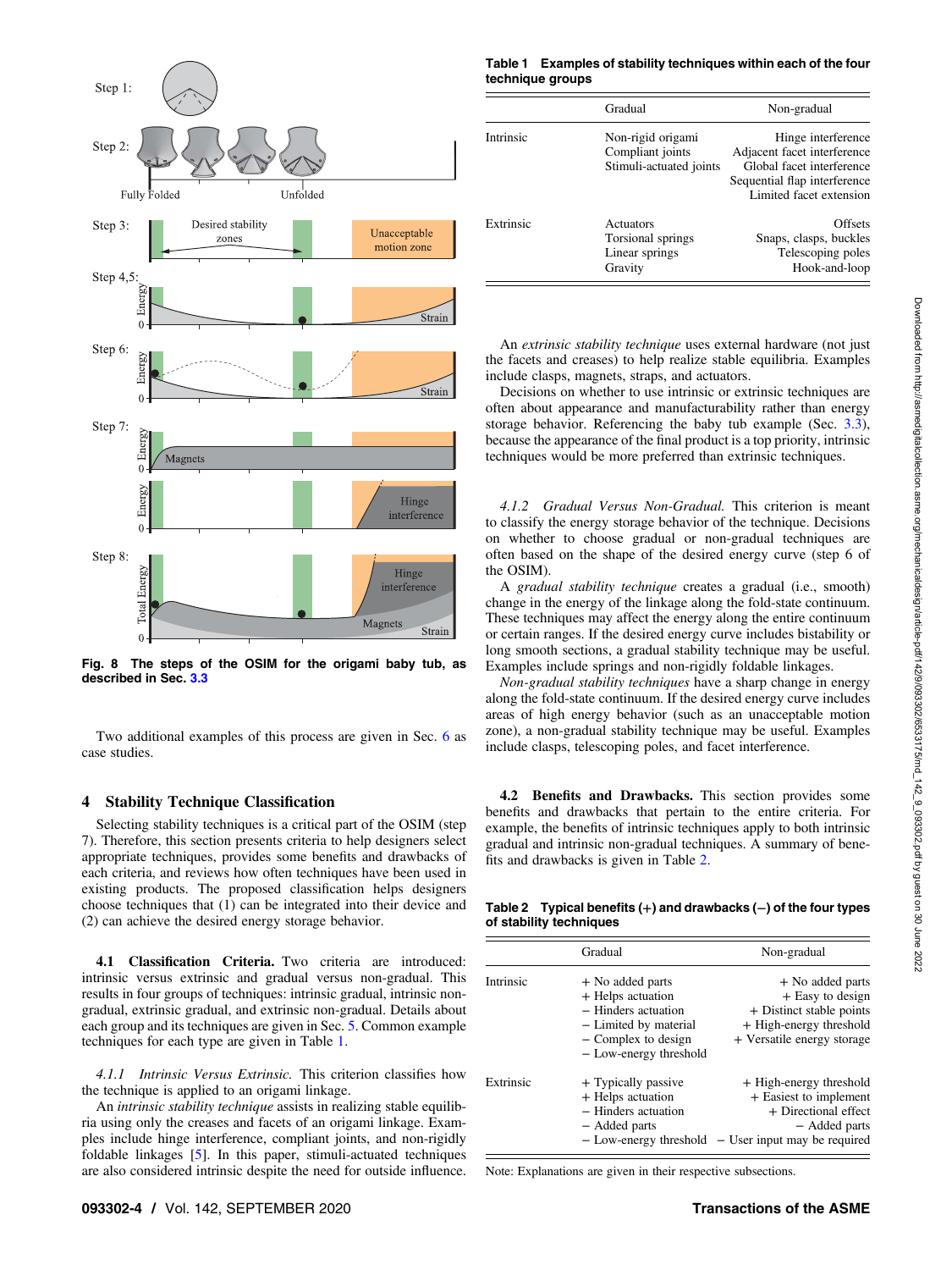<span id="page-4-0"></span>4.2.1 Intrinsic Techniques. Benefits: The primary advantage of intrinsic techniques is that they only involve the members of the origami linkage, meaning they do not require additional parts. For applications that are concerned with appearance, these techniques can highlight the simple, elegant nature of origami.

Drawbacks: Intrinsic techniques achieve stability using the geometry and material of the origami linkage. This creates two disadvantages. First, these techniques are limited by the material of the origami linkage. For example, if the device must be made from a stiff or brittle material, it could be difficult to create good torsional springs for large deflection. However, advances in materials and methods for increasing material compliance are making intrinsic techniques more accessible.

Another challenge is that these techniques usually place constraints on which origami linkages can be used because the two affect each other. For example, if the facet interference technique is selected to help maintain a non-planar fold state, the origami linkage must either be non-flat foldable or have more than one degree-of-freedom [\[47,48](#page-9-0)].

4.2.2 Extrinsic Techniques. Benefits: Extrinsic techniques are useful for applications where origami linkage dimensions are constrained. This may be the case for applications with required kinematic properties.

Extrinsic techniques are not limited to the materials used for the origami linkage. For example, a designer could build the origami linkage from a rigid material and add compliant members, such as torsional springs, to provide stability [\[49](#page-9-0)].

Drawbacks: These techniques usually require added parts. Some extrinsic techniques, such as clips or bolts, need additional user input to create stability.

4.2.3 Gradual Techniques. Benefits: Gradual techniques are useful for assisting actuation because their influence typically extends over a range of folds states.

Gradual techniques can be advantageous because they can achieve multiple stable locations with one implementation. This is possible because the mechanical advantage of origami can change as it folds  $[16]$  $[16]$ .

Drawbacks: Gradual techniques may not be able to guarantee reliable stability in the stability zone if the desired stability zones are very small (low margin of error).

4.2.4 Non-Gradual Techniques. Benefits: When an application needs a static equilibrium position to fall on a specific fold state, or in a narrow range of fold states, non-gradual techniques are valuable because they can create distinct, stable equilibria. These techniques can also be useful in creating locations with high energy behavior because they usually have high rates of energy storage.

Drawbacks: Non-gradual techniques generally do not assist with actuation.

4.3 Investigating Techniques Used in Products. Additional insights can be gained by evaluating the stability techniques currently used in origami-based products. A collection of 69 origamibased products was evaluated to determine which techniques are being used in products and how often they are used. (These were the same 69 products analyzed by Avila et al. [[44\]](#page-9-0).) The results are shown in Fig. 9. Some of the products are used in Sec. [5](#page-5-0) as examples. A summary of the results, separated by the classification criteria, is included below.

4.3.1 Results for Intrinsic Techniques. The most common intrinsic technique used in products was adjacent facet interference, accounting for 65% of the intrinsic non-gradual techniques used. This technique is often used to achieve stability when the product is in its compact state (59% of the cases).

None of the products in the study used stimuli-actuated techniques. This may be because stimuli-actuated techniques require



Fig. 9 Comparison of technique type and how often they were implemented in a sample of 69 origami-based products. Most of the products used several stability techniques; the techniques were counted once for each stable equilibrium to which they contributed.

very specific environmental conditions (i.e., heat, magnetic fields) that are not common in everyday use cases.

Many products used thick materials, but very few used thicknessbased stability techniques (such as hinge interference). The field may benefit from further research on intrinsic techniques that use thickness to achieve stability. This could be done by using thickness accommodation methods. For example, a vertex that is monostable when modeled as zero-thickness can achieve bistability when thickness is applied and a compliant material is used for the joints [[33\]](#page-9-0).

For more in-depth analysis on specific intrinsic techniques used in origami-based products, see Sec. [5](#page-5-0).

4.3.2 Results for Extrinsic Techniques. Extrinsic techniques are being used in many products but are not very prevalent in the literature. This may be because many extrinsic techniques (such as springs and clips) are not mathematically complex or unique to origami. Of the 69 devices analyzed, five devices (7%) used at least one extrinsic gradual technique and 34 devices (49%) used at least one extrinsic non-gradual technique.

Extrinsic non-gradual techniques come in a wide variety (such as snaps, clasps, fasteners, and restraints) and are easy to add to the origami linkage at any fold state. Many of these techniques require user input, which is valuable for affecting energy storage only when the linkage is in a specific fold state. This also gives these techniques versatility; they can have a directional effect on energy storage, where the energy threshold for entering a fold state is low, but exiting is high.

While extrinsic techniques are relatively simple to add to products, they were used less often than intrinsic techniques. One reason may be that extrinsic techniques are not as visually appealing as intrinsic techniques. Future research could include how to subtly incorporate extrinsic techniques without having them distract from the origami.

4.3.3 Results for Gradual Techniques. Gradual techniques have received notable attention in academia [[20,27\]](#page-9-0). In products, however, gradual techniques are used much less often than nongradual techniques, as shown in Fig. 9. Below are four possible reasons for this.

- (1) It can be more difficult to achieve a precise stable location with gradual techniques than with non-gradual techniques. This may dissuade product designers from choosing gradual techniques, especially if they have a narrow desired stability zone.
- (2) Gradual techniques generally cannot provide as high of energy barriers as non-gradual techniques. Many products are designed to function (and exhibit loads) in one of their stable fold states. A small energy well may not be enough to ensure stability, especially if there are large loads in one of the desired stable fold states.
- (3) Gradual techniques, especially intrinsic gradual techniques, require more analysis than non-gradual techniques.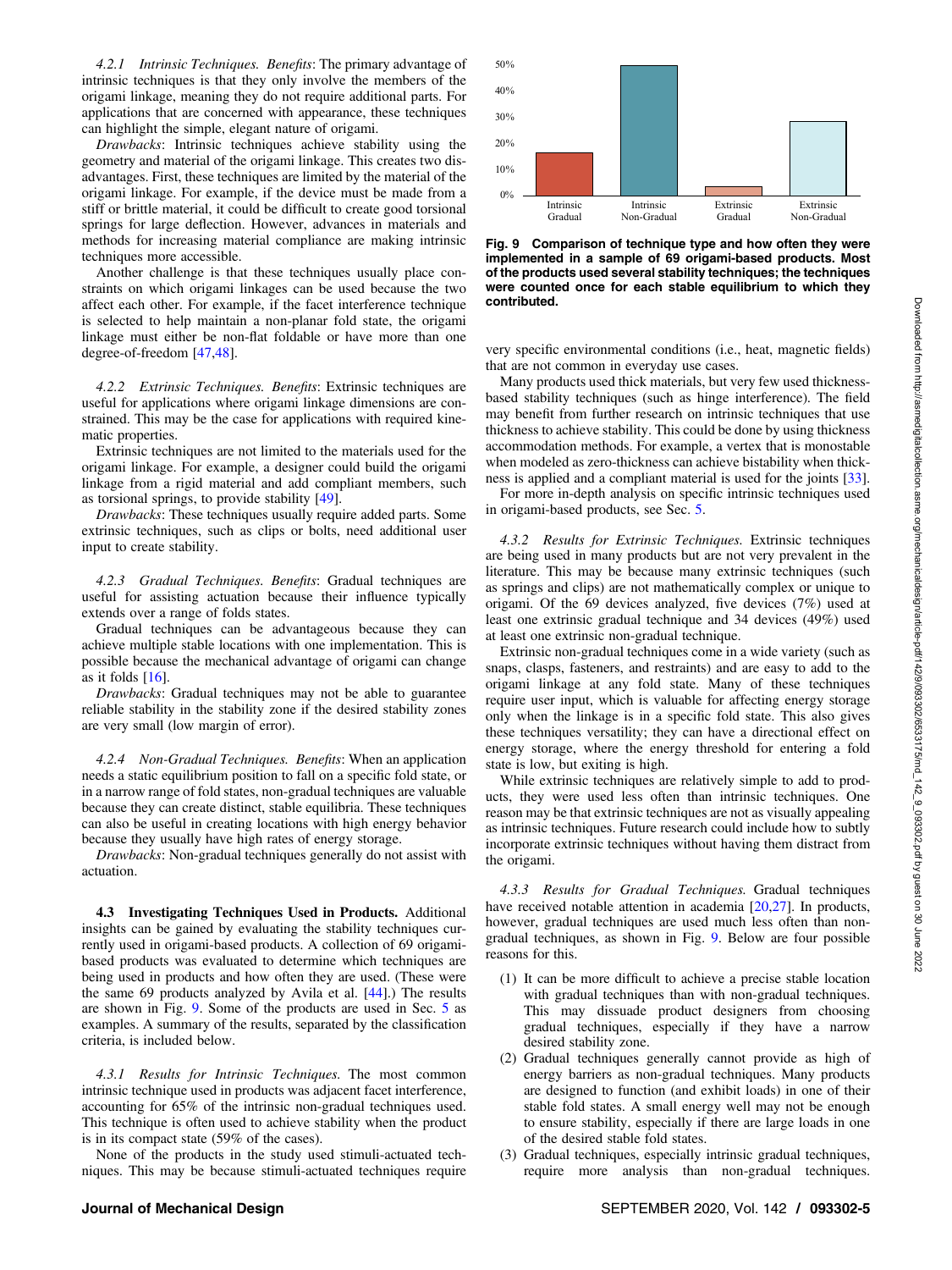Academia is more prone to tackle problems with heavy analysis than those designing products.

<span id="page-5-0"></span>(4) Many non-gradual techniques are not specific to origami. Academic seeks to publish novel methods and tools (such as calculating the stability behavior of non-rigidly foldable origami), while product designers are content using existing technology (such as traditional snaps, clips, and buckles).

4.3.4 Results for Non-Gradual Techniques. Non-gradual techniques were used more often in the 69 devices than gradual techniques. Four possible reasons for this are discussed in Sec. [4.3.3](#page-4-0).

The study found that the majority of non-gradual techniques used in products are hard stops: offsets, strings, clasps, retaining channels, detents, and facet interference. A hard stop inhibits the origami's motion due to interference [\[23](#page-9-0)]. Hard stops can be compression hard stops or tension hard stops. Figure 10 illustrates examples of both types as intrinsic and extrinsic techniques in an origami linkage.

#### 5 Intrinsic Stability Techniques Design Resource

This section contains design considerations and a detailed discussion of a number of intrinsic techniques. (It should be noted that this is not an exhaustive list of all possible intrinsic techniques.)

The discussions consist of (1) a brief description, (2) design considerations, (3) resources, and (4) examples. Many of the examples come from the study of 69 origami-based products (see Sec. [4.3](#page-4-0)).

5.1 Intrinsic Gradual Techniques. Origami linkages have several gradual ways of storing energy in their facets and creases. This section will discuss three types of intrinsic gradual techniques: non-rigid foldability, compliant joints, and stimuli-actuated joints.

5.1.1 Non-Rigid Origami. Description: Non-rigidly foldable origami linkages require deformation of the facets or creases in order to fold. The deformed members allow motion and store energy.

Design Considerations: This technique is generally useful for creating monostable energy storage behaviors. However, some linkages, such as the flasher, triangulated tube, and square twist, can be bistable  $[6,50]$ .

One variation on this technique is to make the origami nonrigidly foldable by offsetting hinges in thick origami. This was demonstrated by creating bistability in an origami antenna [[33\]](#page-9-0).

Some materials may not be well suited for this technique because it requires deformation of the creases and/or facets. Analysis and/or testing should be done to ensure that the deformation will not cause yielding or failure.

Resources: A useful method for calculating energy storage in non-rigidly foldable origami is given by Saito et al. [\[26](#page-9-0)].

A non-rigidly foldable origami linkage behaves similar to a traditional over-constrained, compliant mechanism [\[51](#page-9-0),[52\]](#page-10-0). Also see the following resources for creating bistability in traditional compliant mechanisms [[18,51,](#page-9-0)[53,54](#page-10-0)].



Fig. 10 Origami linkages (in gray) with (a) and (b) intrinsic and (c) and (d) extrinsic hard stops in (a) and (c) tension and (b) and (d) compression. The added links shown in (c) and (d) represent members that are not part of the original origami linkage.



Fig. 11 The baby bathtub, discussed in Sec. [3.3,](#page-2-0) uses several stability techniques. (a) The fully folded state is maintained using magnets and adjacent facet interference. (b) Hinge interference prevents the linkage from folding the wrong way (used with permission from PUJ®.).

Examples: The foam origami tub in Fig. 11 is based on a nonrigidly foldable origami linkage. The largest facet bends as it folds, storing energy which biases the tub toward the unfolded state.

5.1.2 Compliant Joints. Description: The creases themselves are compliant joints that store strain energy like a torsional spring.

Design Considerations: Material is a major consideration in this technique. The materials must be compliant enough to handle maximum deflections, while remaining stiff enough to provide the desired energy storage.

Like the non-rigidly foldable technique, one of the lowest energy states occurs at the manufactured fold state, unless the creases have been modified through plastic deformation or stimuli (See Sec. 5.1.3.).

Resources: Research has shown that the stiffness and low-energy state of a crease in a degree-4 vertex can be tailored to create up to six stable states [[20\]](#page-9-0).

Francis et al. [[55\]](#page-10-0) provide a resource for evaluation of various creased materials.

The geometry of the material can be altered to facilitate folding, for example, using a LET array [[25\]](#page-9-0).

Examples: Stable behavior outside of the unfolded state can be seen even in paper origami, such as the waterbomb base and kaleidocycle [\[15](#page-9-0),[22,](#page-9-0)[56\]](#page-10-0).

A number of the origami-based products (colander, bathtub, Kayak, bowl, and glasses case) use living hinges to fold and store energy  $[38,46,57,58]$  $[38,46,57,58]$  $[38,46,57,58]$  $[38,46,57,58]$  $[38,46,57,58]$ .<sup>4</sup>

Because of its limited current use but high potential for application, this is a technique that would benefit from further research into potential applications and design methods.

5.1.3 Stimuli-Actuated Joints. Description: Stimuli-actuated joints are different from other intrinsic gradual techniques because often the energy storage is not due to elastic deformation. The energy storage is more akin to plastic deformation, where the lowest energy state of the hinges is redefined completely.

Design Considerations: On the microscopic level, these techniques have a distinct advantage because the materials are often stimulated using a field rather than tactile manipulation [\[59](#page-10-0)].

Resources: See the resources discussed in Sec. [2](#page-0-0), including Refs. [[1](#page-9-0),[2](#page-9-0),28–30[,60](#page-10-0)].

Examples: The origami robot is one of the few macroscopic examples of stimuli-actuated joints. It uses heat to actuate the joints [\[1\]](#page-9-0).

5.2 Intrinsic Non-Gradual Techniques. Intrinsic nongradual techniques create a sharp change of energy using the facets and creases of the origami linkage. The techniques discussed below fall into two main categories: interference (between creases with thickness, between adjacent facets, between non-adjacent

```
4
See Note 1.
```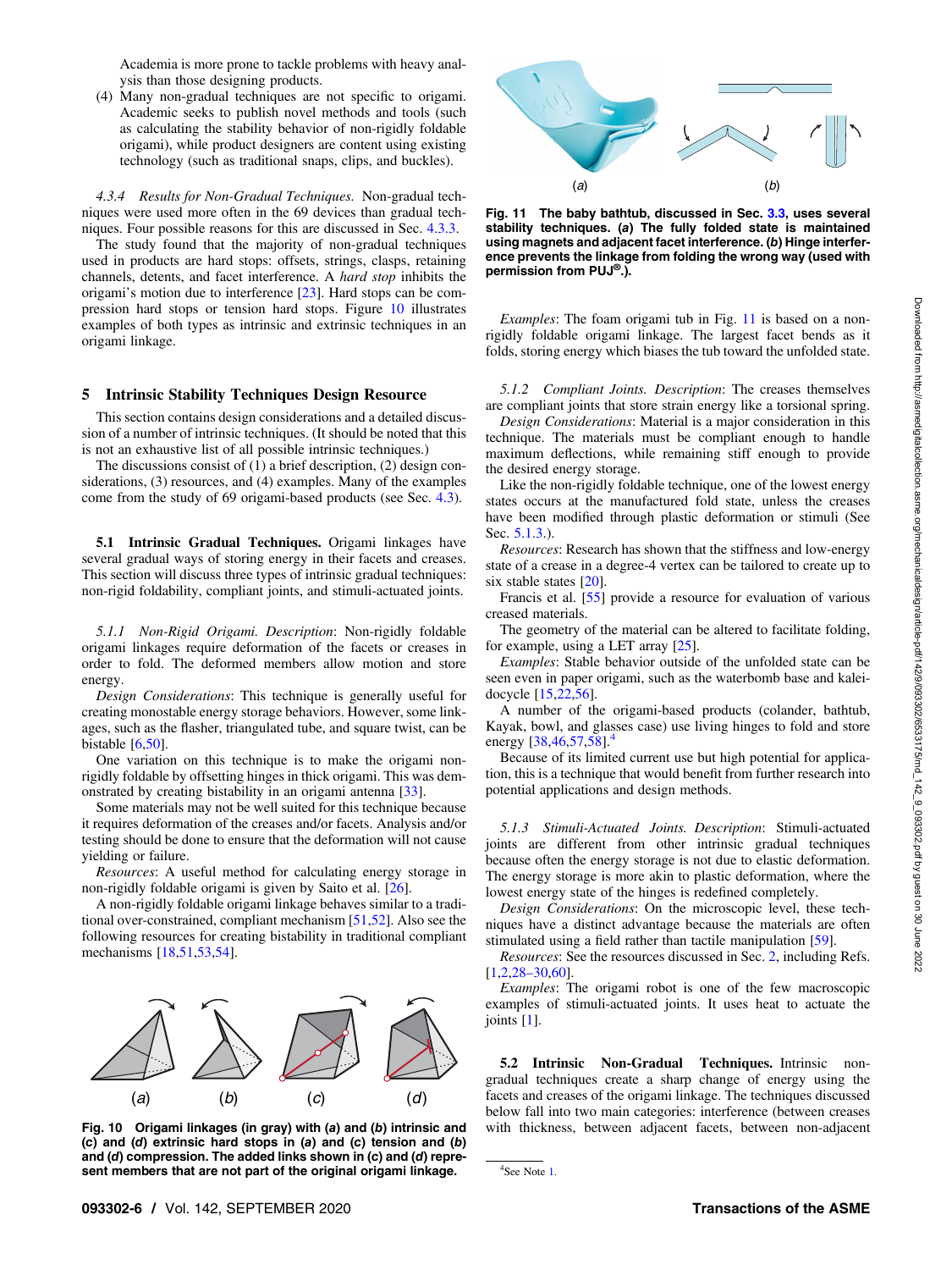<span id="page-6-0"></span>facets, and from sequential folding) and extension (from facets in tension).

5.2.1 Hinge Interference. Description: Hinge interference occurs when the thickness of facets obstructs the folding of the crease.

Design Considerations: This technique is a low-profile intrinsic technique that is beneficial because it only affects the kinematics of the linkage once the thickness of the facets interfere. Facet chamfer angles determine when the facet interferes. Applications that use thin material are not conducive to this technique because the technique requires out-of-plane thickness.

Resources: Lang et al. [\[6\]](#page-9-0) and Huffman [[61\]](#page-10-0) provide fold angle equations. Tachi shows an implementation of this technique in the tapered panel technique (a thickness accommodation technique) [[5](#page-9-0)]. Ku gives a novel variation for creating creases with interference [[62\]](#page-10-0). Directional hinge techniques that bridge the gap between extrinsic and intrinsic techniques are provided by Shemenski and Trease [\[23](#page-9-0)].

Examples: The linkage shown in Fig. 12 is blocked from reaching the unfolded state by hinge interference. Figure  $11(b)$  $11(b)$  shows this technique used to block the tub from folding in the wrong direction. This example is also used in Sec. [3.3.](#page-2-0)

5.2.2 Adjacent Facet Interference. Description: Adjacent facets interfere with each other and inhibit further motion, as shown in Fig.  $10(b)$  $10(b)$ . Typically, this interference is at  $\pm 180$  deg, as discussed in Sec. [3.1.2](#page-1-0).

Design Considerations: For applications that need a large exposed surface area, this technique is not ideal because facets double back on one another.

Adjacent facet interference also only blocks one fold direction. Thus, in applications that require fully constrained states, additional techniques will be needed. One benefit is that it is relatively easy to constrain adjacent facets using bolts, magnets, and hook-and-loop fasteners.

This technique is often used in load bearing applications, such as the origami-based chairs and tablet cases [64–67].

Resources: A resource for designing origami linkages to interfere in non-planar fold states is given by Foschi and Tachi [\[47](#page-9-0)].

Examples: Technically, the bathtub in Fig. [11](#page-5-0) and Sec. [3.3](#page-2-0) is fully folded when it functions as a tub, but because it is not rigidly foldable it has a non-planar shape. The adjacent facets are a good technique for this application because the facets are sandwiched between the baby and the sink. The adjacent facets are also constrained by magnets.

5.2.3 Global Facet Interference. Description: Global facet interference is when two or more non-adjacent facets interfere.

Design Considerations: Calculating global interference is more involved than calculating local interference because the position of facets in multiple vertices must be evaluated.



Fig. 12 The facets of the thick origami linkage (a) are negatively chamfered to create a stable partially folded state [\[63\]](#page-10-0). (b) Details of the hinge interference.



Fig. 13 (a) A symmetric crease pattern. (b) A fold state with global facet interference where the two wings come into contact.

Resources: One method for simplifying implementation of this technique is the use of symmetry.

Examples: The majority of the products that use this technique use symmetry—the kayak, canoe, forceps, and several of the chairs  $[68-70]$ <sup>5</sup> A simple example is also shown in Fig. 13.

5.2.4 Sequential Flap Interference. Description: This technique occurs when two creases are made collinear to form a flap in a fold state that can bifurcate. The flap is then folded, blocking other bifurcation modes.

Design Considerations: This technique can be difficult to implement if an application requires thick materials because creases that form the flap must be nearly collinear. This means that, without modifications, hinge interference will occur in either fold direction (see Sec.  $5.2.1$ ).

Resources: See the following resources for methods that allow sequential folding in thick materials [\[71](#page-10-0),[72\]](#page-10-0).

Examples: In the sample of 69 products, sequential flap interfer-ence only occurs in the battery, ice bucket, and sofa [[38,](#page-9-0)[73\]](#page-10-0). Flaps are formed in a number of other products such as the boat, bowl, and camping pot, but they are a slight variation on the technique where the flaps do not create the need for sequential folding [\[37](#page-9-0),[57,74\]](#page-10-0). This is one of the few intrinsic techniques that can be toggled on and off by a user (only the ice bucket uses the flap in this way).

5.2.5 Limited Facet Extension. Description: Limited facet extension occurs when the crease in between the actuated facet and a grounded facet are unfolded, as seen in Fig.  $10(a)$  $10(a)$ .

Design Considerations: The limited facet extension technique is useful for creating containers or devices that are kept in tension. If used to create stability in a non-planar configuration, the technique usually only works if the origami linkage is non-developable.

Examples: The origami colander (shown in Fig. [7](#page-2-0)) has a stable state that uses intrinsic hard stops in tension. $6$  Since the origami linkage is non-developable, the facets that make up the sides reach full extension when the other facets are non-coplanar.

#### 6 Case Studies

Two case studies are included: an origami anti-buckling guide and an origami ballistic barrier. These case studies use the OSIM to conceptualize the energy behavior of the origami linkage. They also utilize the four technique groups to determine which techniques may help achieve stability and work best with the final device.

6.1 OriGuide Case Study. The OriGuide is an origami support mechanism that encases a catheter and prevents it from buckling during compression [\[75](#page-10-0),[76\]](#page-10-0). The steps of the OSIM for the OriGuide are described below and shown in Fig. [14.](#page-7-0) This is an example of both choosing techniques and analyzing and modifying the loading conditions based on information gathered during the OSIM.

 ${}^{5}$ [http://onakcanoes.com/;](http://onakcanoes.com/) [https://www.youtube.com/watch?v](https://www.youtube.com/watch?v=lgMZsHXJr6w)=lgMZsHXJr6w  ${}^{6}$ https://www.kralecties.com/folding.color.com/watch?v=lgMZsHXJr6w <https://www.brplastics.com/folding-colanders.html>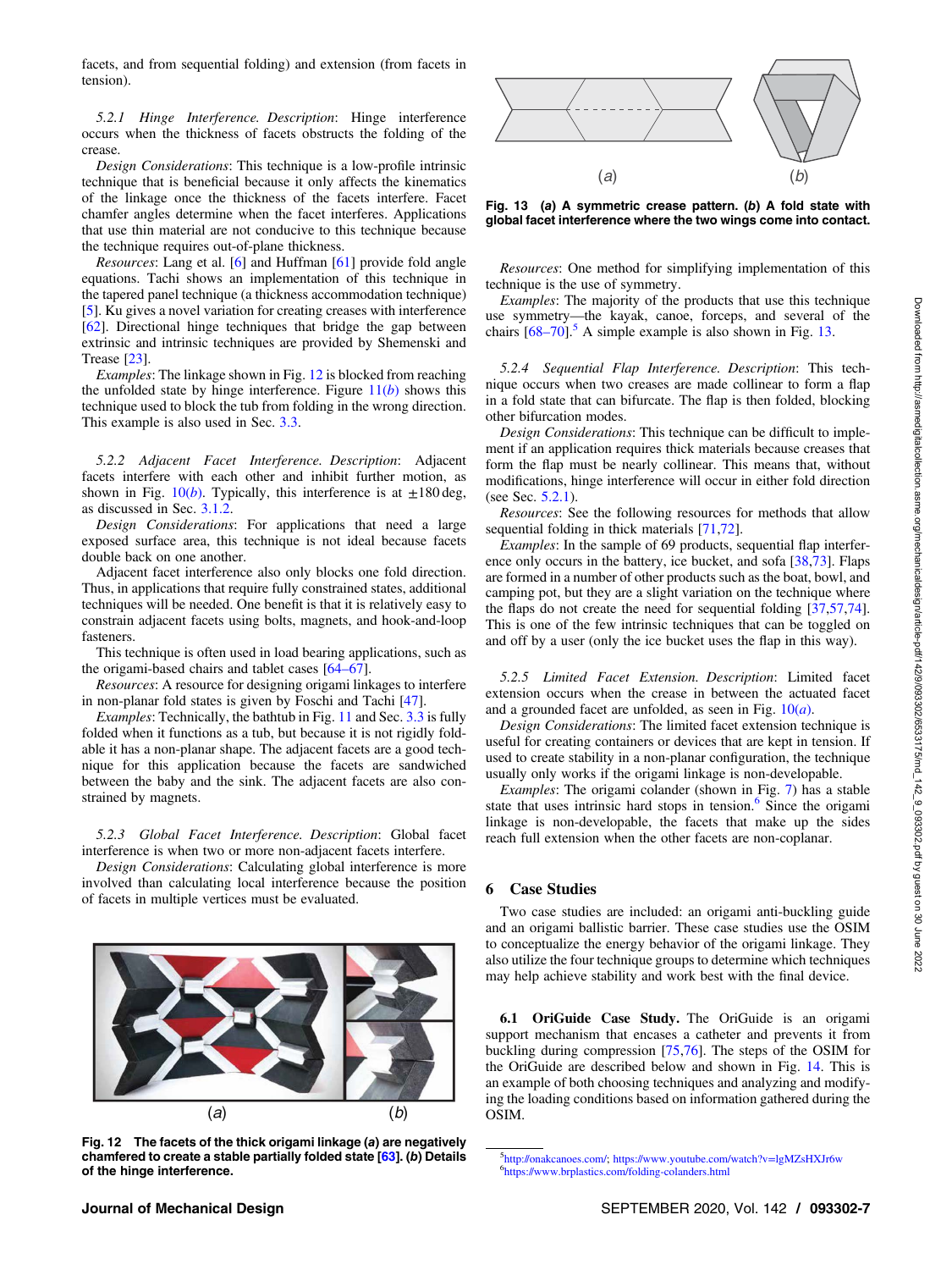<span id="page-7-0"></span>



Step 4b,5b:



Fig. 14 The steps of the OSIM for the OriGuide, as described in Sec. [6.1](#page-6-0). The final device (excluding external hardware) is also shown in its stable state (collapsed) and unstable state (extended).

Step 1: A tube-like origami linkage is selected with a three-story repeating base unit. Note that the OriGuide used many repeating layers but only three layers (the base unit) are shown in the figures. A bistable layer surrounds the catheter and should not actuate during normal motion. Two monostable layers allow the device to collapse uniformly. The

geometry of the layers (and the device in general) was chosen to fulfill these requirements. This origami linkage is based on a pattern that has been shown to exhibit monostable and bistable behavior [\[77](#page-10-0)], depending on geometry. For this application, the origami linkage was designed to exhibit both monostability and bistability. For a more in-depth discussion on the process of choosing and developing the origami linkage, see Ref. [[75\]](#page-10-0).

Step 2: This linkage has multiple DOF. A 1D fold-state continuum was constructed that shows the desired motion path: the bistable layer collapsing first, then the monostable layers collapsing. This motion path is possible by the user constraining the motion to occur in the bistable layer before the monostable layer.

The linkage's motion is limited from further extending due to limited facet extension and from further collapsing due to adjacent facet interference. These are the bounds on the foldstate continuum (marked as thicker lines).

- Step 3: In order to not buckle under compression, the OriGuide needs the fully collapsed fold state to have the lowest energy state. The device should not allow the bistable layers to undeploy once fully assembled. The desired stability zone and unacceptable motion zone is placed accordingly.
- Step 4a: The only energy component considered is strain: the energy behavior of the linkage due to the flexing of the material. This has an effect near the ends of the fold-state continuum as well as during the collapse of the bistable layer.
- Step 5a: No summing necessary.
- Step 6a: A desired energy curve is superimposed. The inherent energy conditions (strain) are in opposition to the desired energy conditions so the designers looked at several methods for modifying the strain in the device. The device, made of polyethylene terephthalate (PET), was secured in its collapsed state and given a heat treatment. This effectively changed the inherent energy conditions in the device, so the designers returned to step 4.
- Step 4b: The new strain curve (after the heat treatment in the collapsed state) is plotted.
- Step 5b: No summing necessary.
- Step 6b: A desired energy curve is superimposed. A non-gradual technique might be useful near the unacceptable motion zone for several reasons: the desired energy curve is over a short range, is not bistable, and needs to create a location of high energy storage behavior. The origami linkage should not be modified, so an extrinsic technique is preferred.
- Step 7: One additional stability technique is chosen. An adhesive is applied to the bistable layers to prevent them from opening (an extrinsic non-gradual technique).
- Step 8: The combined energy components results in the desired energy behavior.

6.2 Ballistic Barrier Case Study. The origami ballistic barrier is a deployable, bullet-resistant shield that stores fully folded state and opens to be a self-standing barrier [\[63](#page-10-0),[78\]](#page-10-0). The steps of the OSIM for the ballistic barrier are described below and shown in Fig. [15.](#page-8-0)

- Step 1: The origami linkage is selected based on its crescent shape in the deployed state and its compact stowed state.
- Step 2: The origami linkage has a single degree-of-freedom and is flat foldable which means that the range of the fold-state continuum can be represented as going from one fully folded state to the other. The ends of the continuum are caused by adjacent facet interference.
- Step 3: The barrier needs to be stable in the fully folded state and in a partially folded state. The barrier should not reach the unfolded state because it can bifurcate into undesired modes.
- Step 4: There are two main energy components: gravity and strain in the hinges. The energy behavior is approximated and graphed along the fold-state continuum.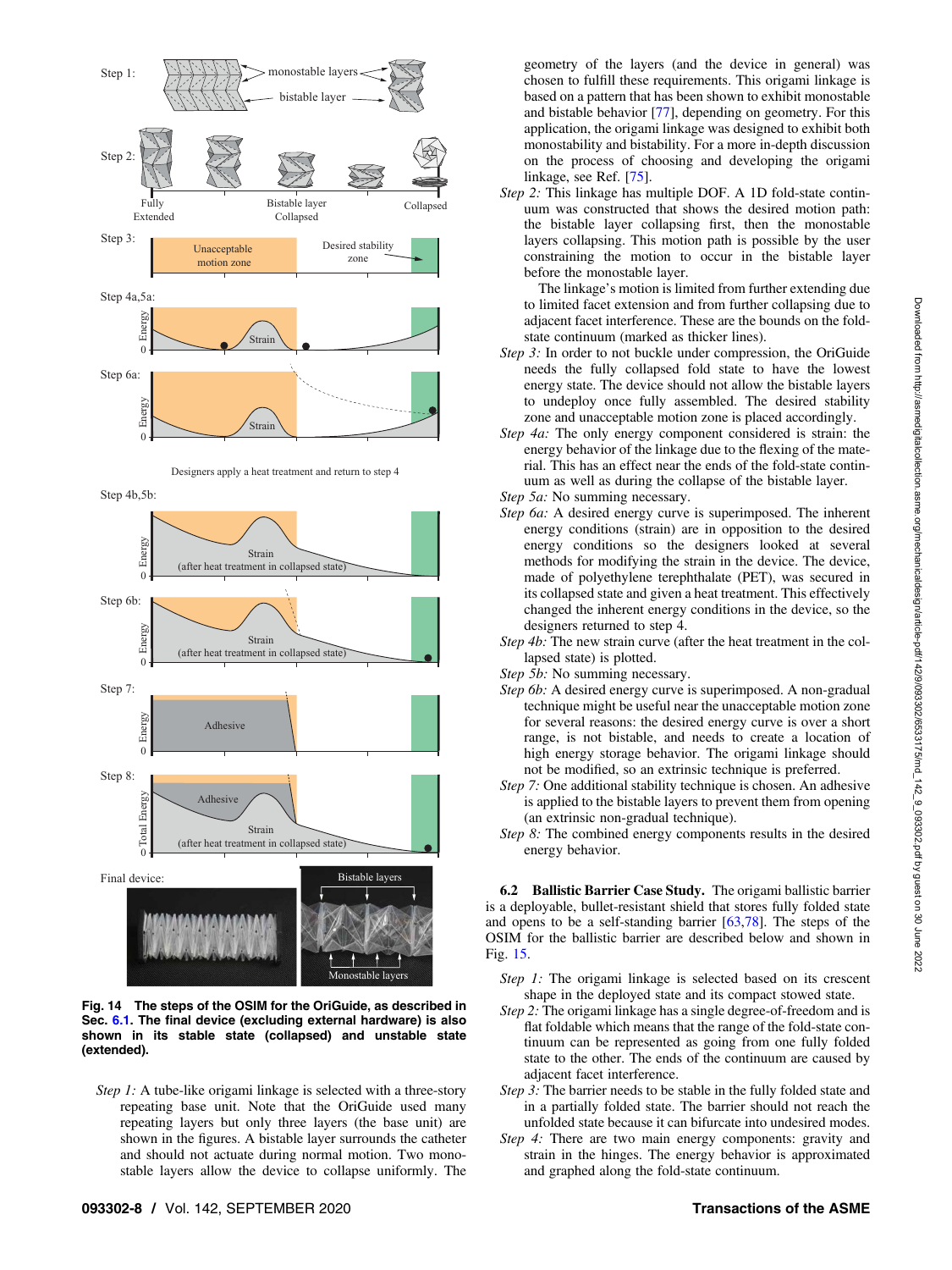<span id="page-8-0"></span>



Step 5: The two energy components are added together.

Step 6: The desired energy curve is superimposed. Note that the deployed stable condition should have lower energy potential than the fully folded stable configuration to aid in actuation.

Several considerations are made while choosing techniques: (1) the barrier should be kept as light as possible, which indicates that an intrinsic technique could be valuable because no parts are added. (2) The barrier needs to deploy quickly and require little-to-no in-field assembly. This indicates that a gradual technique could be useful. (3) Because the device has an unacceptable motion zone, a non-gradual technique could be needed. (4) The barrier is heavy, so a gradual technique could be useful for assisting actuation.

Because the partially folded state is the more difficult state to maintain, its stability techniques are considered first. Considerations 1, 2, and 4 above indicate that intrinsic gradual techniques should be investigated first.

Several possible intrinsic gradual techniques are evaluated.

- Non-rigid origami: Due to the barrier's weight, the amount of energy storage required to keep the barrier in the deployed state would result in excessive facet deformation.
- Compliant joints: The aramid fabric does not make a good torsional spring. Compliant joints could only result from added material.
- Stimuli-actuated joint: These are often slow and require specific environmental conditions, so it is also not considered for use. None of the examined intrinsic techniques are very viable, mainly due to the materials used for the barrier. Extrinsic gradual techniques are then evaluated.
- Actuators: Actuators that can provide the necessary force would likely be prohibitively heavy.
- Springs: Springs are a viable candidate, either torsional springs added at the creases or linear springs attached to facets.
- Gravity: Gravity always collapses the chosen linkage so it cannot be used to keep the barrier open.

Springs seem to be the best technique and have few drawbacks. Several embodiments of linear and torsional springs are compared using prototypes. For example, torsional springs in the form of spring-steel sheets are added to the creases and linear springs in the form of gas springs are attached to the panels of a prototype.

- Step 7: From the possible candidates, gas springs are selected for several reasons. (1) Their orientation has a low mechanical advantage in the stored state, allowing for bistable behavior. (2) They are attached to non-adjacent facets to counteract parasitic motion with less hardware. (3) The gas springs are inside of telescoping poles, so once the springs reach full extension they act as a hard stop, blocking the barrier from entering the unfolded state. (4) They double as handles.
- Step 8: The combined energy components result in a stable equilibrium in both the fully folded and partially folded states. The unacceptable motion zone has high energy storage behavior.
- Additional notes: While the OSIM method can help designers choose techniques to provide stability, sometimes the properties of the chosen origami linkage (and corresponding loading conditions) make it difficult to find suitable techniques. In these situations, it may be helpful to reconsider the origami linkage. In this case study, many different techniques were infeasible because of the force necessary to counteract gravity. Choosing a different origami linkage (step 1 of the OSIM) could have reduced the effect of gravity on the linkage and opened up other possibilities for stability techniques.

#### 7 Conclusion

The methods, vocabulary, techniques, and examples presented in this paper are tools for planning stable states in origami. The OSIM is a design tool for conceptualizing how different stability techniques may be used to achieve stability in an origami device, given the inherent energy behavior of the origami linkage. The categorization of stability techniques facilitates their comparison and selection.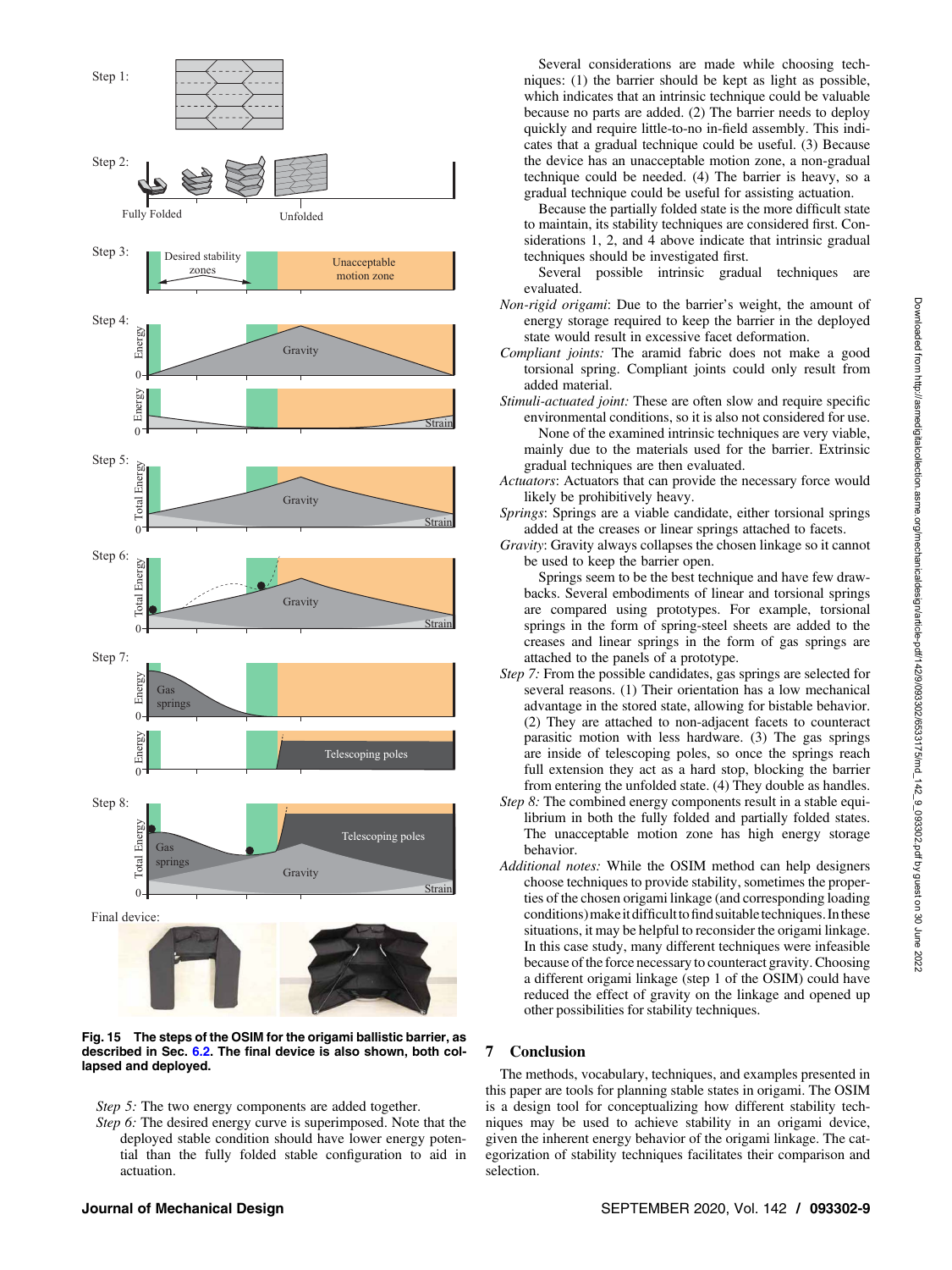<span id="page-9-0"></span>The OSIM, as presented in this manuscript, only works for origami linkages that can be represented by a 1D fold-state continuum. Future work in this area could include investigating how to use the OSIM with multidimensional fold-state continuums and how folding along certain branches of an origami linkage can create different energy storage behaviors. For example, an origami linkage may bifurcate or have multiple stable states along one branch and not along another. Future work could also include how to incorporate dynamic loading and friction in the OSIM.

#### Acknowledgment

This paper is based on work supported by the National Science Foundation and the Air Force Office of Scientific Research through NSF Grant No. EFRI-ODISSEI-1240417 and NSF Grant No. 1663345.

#### References

- [1] Felton, S., Tolley, M., Demaine, E., Rus, D., and Wood, R., 2014, "A Method for Building Self-Folding Machines," [Science](http://dx.doi.org/10.1126/science.1252610), 345(6197), pp. 644–646.
- [2] Bircan, B., Miskin, M., Dorsey, K., McEuen, P., and Cohen, I., 2018, "Bidirectional Folding With Nanoscale Sheets for Autonomous Micro-Origami," Bull. Am. Phys. Soc.
- [3] Saito, K., Pellegrino, S., and Nojima, T., 2014, "Manufacture of Arbitrary Cross-Section Composite Honeycomb Cores Based on Origami Techniques," [ASME J. Mech. Des.,](http://dx.doi.org/10.1115/1.4026824) 136(5), p. 051011.
- [4] Crampton, E. B., Magleby, S. P., and Howell, L. L., 2017, "Realizing Origami Mechanisms From Metal Sheets," ASME 2017 International Design Engineering Technical Conferences and Computers and Information in Engineering Conference, Cleveland, OH, Aug. 6–9, American Society of Mechanical Engineers, p. V05BT08A055.
- [5] Tachi, T., 2011, "Rigid-Foldable Thick Origami," Origami, 5(5), pp. 253–264.
- [6] Lang, R. J., Magleby, S., and Howell, L., 2016, "Single Degree-of-Freedom Rigidly Foldable Cut Origami Flashers," [ASME J. Mech. Rob.,](http://dx.doi.org/10.1115/1.4032102) 8(3), p. 031005.
- [7] Chen, Y., Peng, R., and You, Z., 2015, "Origami of Thick Panels," [Science](http://dx.doi.org/10.1126/science.aab2870), 349(6246), pp. 396–400.
- [8] Wei, G., and Dai, J. S., 2014, "Origami-Inspired Integrated Planar-Spherical Overconstrained Mechanisms," [ASME J. Mech. Des.](http://dx.doi.org/10.1115/1.4025821), 136(5), p. 051003.
- [9] DeFigueiredo, B. P., Pehrson, N. A., Tolman, K. A., Crampton, E., Magleby, S. P., and Howell, L. L., 2019, "Origami-Based Design of Conceal-and-Reveal Systems," [ASME J. Mech. Rob.](http://dx.doi.org/10.1115/1.4042427), 11(2), p. 020904.
- [10] Kuribayashi, K., Tsuchiya, K., You, Z., Tomus, D., Umemoto, M., Ito, T., and Sasaki, M., 2006, "Self-Deployable Origami Stent Grafts as a Biomedical Application of Ni-Rich Tini Shape Memory Alloy Foil," [Mater. Sci. Eng. A](http://dx.doi.org/10.1016/j.msea.2005.12.016), 419(1), pp. 131–137.
- [11] Thrall, A., and Quaglia, C., 2014, "Accordion Shelters: A Historical Review of Origami-Like Deployable Shelters Developed by the US Military," [Eng.](https://dx.doi.org/10.1016/j.engstruct.2013.11.009) [Struct.,](https://dx.doi.org/10.1016/j.engstruct.2013.11.009) 59, pp. 686-692.
- [12] Zirbel, S. A., Lang, R. J., Thomson, M. W., Sigel, D. A., Walkemeyer, P. E., Trease, B. P., Magleby, S. P., and Howell, L. L., 2013, "Accommodating Thickness in Origami-Based Deployable Arrays," [ASME J. Mech. Des.](http://dx.doi.org/10.1115/1.4025372), 135(11), p. 111005.
- [13] Bowen, L. A., Grames, C. L., Magleby, S. P., Howell, L. L., and Lang, R. J., 2013, "A Classification of Action Origami as Systems of Spherical Mechanisms," [ASME J. Mech. Des.](http://dx.doi.org/10.1115/1.4025379), 135(11), p. 111008.
- [14] Wiener, M. R.,2016, "A Foundation for Analysis of Spherical System Linkages Inspired by Origami and Kinematic Paper Art". Theses and Dissertations, <https://preserve.lehigh.edu/etd/2875>.
- [15] Zhang, H., Zhu, B., and Zhang, X., 2018, "Origami Kaleidocycle-Inspired Symmetric Multistable Compliant Mechanisms," ASME J. Mech. Rob., 11(1).
- [16] Butler, J., Bowen, L., Wilcox, E., Shrager, A., Frecker, M. I., von Lockette, P., Simpson, T. W., Lang, R. J., Howell, L. L., and Magleby, S. P., 2018, "A Model for Multi-Input Mechanical Advantage in Origami-Based Mechanisms," [ASME J. Mech. Rob.](http://dx.doi.org/10.1115/1.4041199), 10(6), p. 061007.
- [17] Ku, J. S., and Demaine, E. D., 2016, "Rigid Folding Analysis of Offset Crease Thick Folding," Proceedings of IASS Annual Symposia, Tokyo, Japan, Sept. 26–30, pp. 1–8.
- [18] Alfattani, R., and Lusk, C., 2018, "A Lamina-Emergent Frustum Using a Bistable Collapsible Compliant Mechanism," [ASME J. Mech. Des.](http://dx.doi.org/10.1115/1.4037621), 140(12), p. 125001.
- [19] Jensen, B., Howell, L., and Salmon, L., 1999, "Design of Two-Link, In-Plane, Bistable Compliant Micro-Mechanisms," [ASME J. Mech. Des.](http://dx.doi.org/10.1115/1.2829477), 121(3), pp. 416–423.
- [20] Waitukaitis, S., Menaut, R., Chen, B. G.-G., and van Hecke, M., 2015, "Origami Multistability: From Single Vertices to Metasheets," [Phys. Rev. Lett.](http://dx.doi.org/10.1103/PhysRevLett.114.055503), 114(5), p. 055503.
- [21] Yasuda, H., Chen, Z., and Yang, J., 2016, "Multitransformable Leaf-Out Origami With Bistable Behavior," [ASME J. Mech. Rob.](http://dx.doi.org/10.1115/1.4031809), 8(3), p. 031013.
- [22] Hanna, B. H., Lund, J. M., Lang, R. J., Magleby, S. P., and Howell, L. L., 2014, "Waterbomb Base: A Symmetric Single-Vertex Bistable Origami Mechanism," [Smart Mater. Struct.,](http://dx.doi.org/10.1088/0964-1726/23/9/094009) 23(9), p. 094009.
- [23] Shemenski, P. D., and Trease, B. P., 2018, "Compact Directional and Frictional Hinges for Flat Folding Applications," ASME 2018 International Design Engineering Technical Conferences and Computers and Information in Engineering Conference, Quebec City, Canada, Aug. 26–29, American Society of Mechanical Engineers, p. V05BT07A064.
- [24] Yan, Z., Zhang, F., Wang, J., Liu, F., Guo, X., Nan, K., Lin, Q., Gao, M., Xiao, D., and Shi, Y., 2016, "Controlled Mechanical Buckling for Origami-Inspired Construction of 3d Microstructures in Advanced Materials," [Adv. Funct.](http://dx.doi.org/10.1002/adfm.201504901) [Mater.,](http://dx.doi.org/10.1002/adfm.201504901) 26(16), pp. 2629–2639.
- [25] Jacobsen, J. O., Chen, G., Howell, L. L., and Magleby, S. P., 2009, "Lamina Emergent Torsional (Let) Joint," [Mech. Mach. Theory,](http://dx.doi.org/10.1016/j.mechmachtheory.2009.05.015) 44(11), pp. 2098–2109.
- [26] Saito, K., Tsukahara, A., and Okabe, Y., 2015, "New Deployable Structures Based on an Elastic Origami Model," [ASME J. Mech. Des.](http://dx.doi.org/10.1115/1.4029228), 137(2), p. 021402.
- [27] Silverberg, J. L., Evans, A. A., McLeod, L., Hayward, R. C., Hull, T., Santangelo, C. D., and Cohen, I., 2014, "Using Origami Design Principles to Fold Reprogrammable Mechanical Metamaterials," [Science](http://dx.doi.org/10.1126/science.1252876), 345(6197), pp. 647–650.
- [28] Na, J.-H., Evans, A. A., Bae, J., Chiappelli, M. C., Santangelo, C. D., Lang, R. J., Hull, T. C., and Hayward, R. C., 2015, "Programming Reversibly Self-Folding Origami With Micropatterned Photo-Crosslinkable Polymer Trilayers," [Adv.](http://dx.doi.org/10.1002/adma.201403510) [Mater.,](http://dx.doi.org/10.1002/adma.201403510) 27(1), pp. 79–85.
- [29] Hayes, G. J., Liu, Y., Genzer, J., Lazzi, G., and Dickey, M. D., 2014, "Self-Folding Origami Microstrip Antennas," [IEEE Trans. Antennas Propag.](http://dx.doi.org/10.1109/TAP.2014.2346188), 62(10), pp. 5416–5419.
- [30] Peraza-Hernandez, E. A., Hartl, D. J., Malak Jr, R. J., and Lagoudas, D. C., 2014, "Origami-Inspired Active Structures: A Synthesis and Review," [Smart Mater.](http://dx.doi.org/10.1088/0964-1726/23/9/094001) [Struct.,](http://dx.doi.org/10.1088/0964-1726/23/9/094001) 23(9), p. 094001.
- [31] Ning, X., Wang, X., Zhang, Y., Yu, X., Choi, D., Zheng, N., Kim, D. S., Huang, Y., Zhang, Y., and Rogers, J. A., 2018, "Assembly of Advanced Materials Into 3d Functional Structures by Methods Inspired by Origami and Kirigami: A Review,' [Adv. Mater. Interfaces,](http://dx.doi.org/10.1002/admi.201800284) 5(13), p. 1800284.
- [32] Li, S., and Wang, K., 2015, "Fluidic Origami With Embedded Pressure Dependent Multi-Stability: A Plant Inspired Innovation," [J. R. Soc. Interface](http://dx.doi.org/10.1098/rsif.2015.0639), 12(111), p. 20150639.
- [33] Pehrson, N. A., Magleby, S. P., and Howell, L. L., 2018, "An Origami-Based Thickness-Accommodating Bistable Mechanism in Monolithic Thick-Sheet Materials," 2018 International Conference on Reconfigurable Mechanisms and Robots (ReMAR), Delft, The Netherlands, June 20–22, IEEE, pp. 1–7.
- [34] Pagano, A., Yan, T., Chien, B., Wissa, A., and Tawfick, S., 2017, "A Crawling Robot Driven by Multi-Stable Origami," [Smart Mater. Struct.](http://dx.doi.org/10.1088/1361-665X/aa721e), 26(9), p. 094007.
- [35] Yasuda, H., and Yang, J., 2015, "Reentrant Origami-Based Metamaterials With Negative Poisson's Ratio and Bistability," [Phys. Rev. Lett.](http://dx.doi.org/10.1103/PhysRevLett.114.185502), 114(18), p. 185502.
- [36] Deng, D., and Chen, Y., 2015, "Origami-Based Self-Folding Structure Design and Fabrication Using Projection Based Stereolithography," [ASME J. Mech.](http://dx.doi.org/10.1115/1.4029066) [Des.,](http://dx.doi.org/10.1115/1.4029066) 137(2), p. 021701.
- [37] Cafarelli, M., Motta, M., and Storto, M., 2013, Origami: Evoluzione e Ispirazione, ISSUU.
- [38] Morris, E., McAdams, D. A., and Malak, R., 2016, "The State of the Art of Origami-Inspired Products: A Review," ASME 2016 International Design Engineering Technical Conferences and Computers and Information in Engineering Conference, Charlotte, NC, Aug. 21–24, American Society of Mechanical Engineers, p. V05BT07A014.
- [39] Morgan, J., Magleby, S. P., and Howell, L. L., 2016, "An Approach to Designing Origami-Adapted Aerospace Mechanisms," [ASME J. Mech. Des.](http://dx.doi.org/10.1115/1.4032973), 138(5), p. 052301.
- [40] Hernandez, E. A. P., Hartl, D. J., and Lagoudas, D. C., 2019, Active Origami: Modeling, Design, and Applications, Springer, New York, pp. 1–53.
- [41] Gillman, A. S., Fuchi, K., and Buskohl, P. R., 2019, "Discovering Sequenced Origami Folding Through Nonlinear Mechanics and Topology Optimization," [ASME J. Mech. Des.,](http://dx.doi.org/10.1115/1.4041782) 141(4), p. 041401.
- [42] Fuchi, K., Buskohl, P. R., Bazzan, G., Durstock, M. F., Reich, G. W., Vaia, R. A., and Joo, J. J., 2015, "Origami Actuator Design and Networking Through Crease Topology Optimization," [ASME J. Mech. Des.](http://dx.doi.org/10.1115/1.4030876), 137(9), p. 091401.
- [43] Lang, R. J., 2011, Origami Design Secrets: Mathematical Methods for an Ancient Art, AK Peters/CRC Press, New York.
- [44] Avila, A., Magleby, S. P., and Lang, R. J., 2019, "Origami Fold States: Concept and Design Tool," [Mech. Sci.](http://dx.doi.org/10.5194/ms-10-91-2019), 10(1), pp. 91–105.
- [45] Zou, C., and Harne, R. L., 2017, "Adaptive Acoustic Energy Delivery to Near and Far Fields Using Foldable, Tessellated Star Transducers," [Smart Mater. Struct.](http://dx.doi.org/10.1088/1361-665X/aa6a93), 26(5), p. 055021.
- [46] Plastics Inc.: Origami Colander, Kernel Description, [https://www.brplastics.com/](https://www.brplastics.com/folding-colanders.html) [folding-colanders.html,](https://www.brplastics.com/folding-colanders.html) Accessed Feb. 28, 2020.
- [47] Foschi, R., and Tachi, T., 2018, "Designing Self-Blocking Systems With Non-Flat-Foldable Degree-4 Vertices," Origami 7: The Proceedings From the 7th International Meeting on Origami in Science, Mathematics, and Education, Oxford, UK, Sept. 4–7, pp. 795–809.
- [48] Bern, M., and Hayes, B., 1996, "The Complexity of Flat Origami," SODA, 96, pp. 175–183.
- [49] Guang, C., and Yang, Y., 2018, "An Approach to Designing Deployable Mechanisms Based on Rigid Modified Origami Flashers," [ASME J. Mech.](http://dx.doi.org/10.1115/1.4040178) [Des.,](http://dx.doi.org/10.1115/1.4040178) 140(8), p. 082301.
- [50] Silverberg, J. L., Na, J.-H., Evans, A. A., Liu, B., Hull, T. C., Santangelo, C. D., Lang, R. J., Hayward, R. C., and Cohen, I., 2015, "Origami Structures With a Critical Transition to Bistability Arising From Hidden Degrees of Freedom," [Nat. Mater.](http://dx.doi.org/10.1038/nmat4232), 14(4), pp. 389-393.
- [51] Howell, L. L., Magleby, S. P., and Olsen, B. M., 2013, Handbook of Compliant Mechanisms, John Wiley & Sons, Hoboken, NJ.